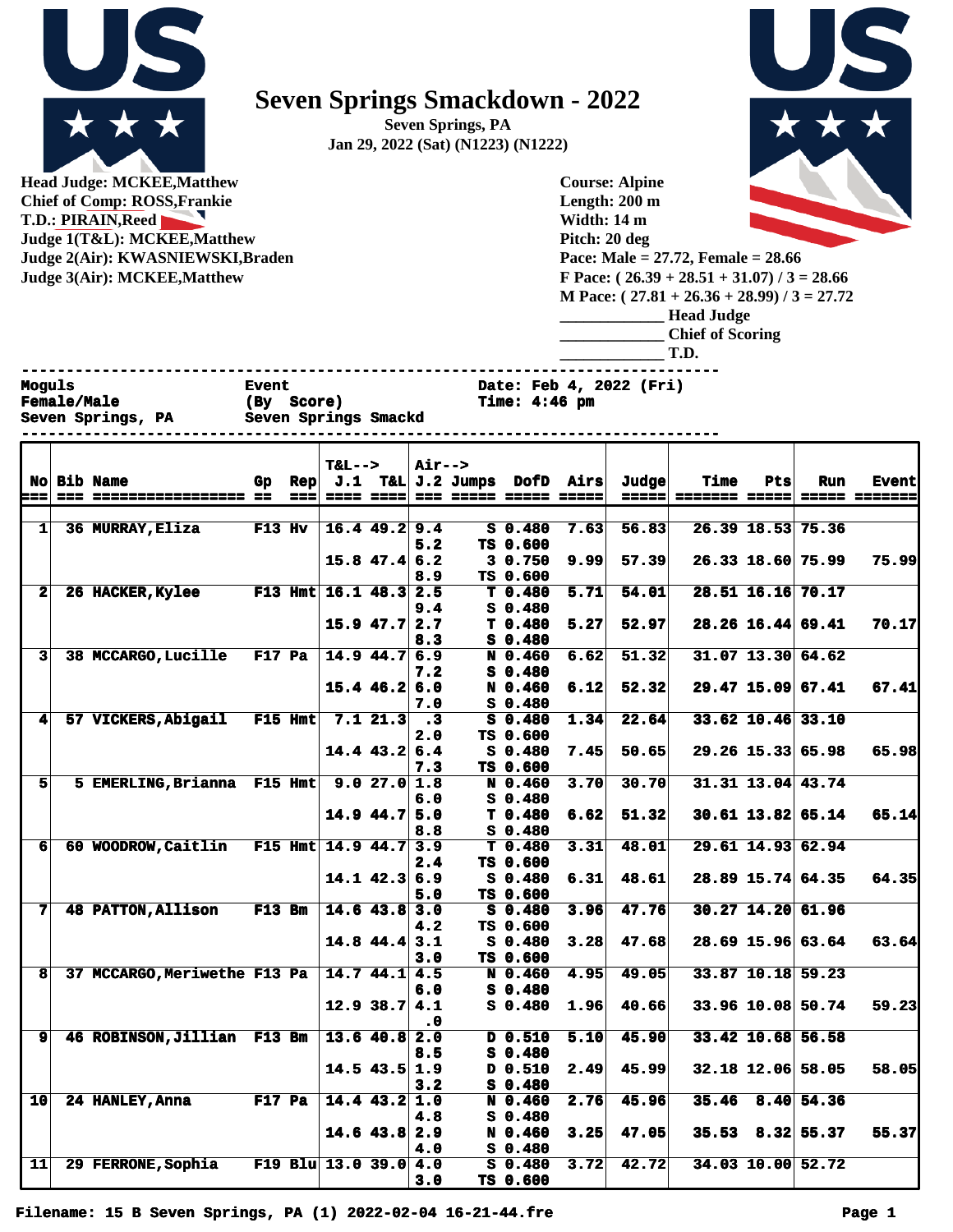**Moguls Event** Event Date: Feb 4, 2022 (Fri)<br> **Female/Male** (By Score) Time: 4:46 pm **Female/Male (By Score) Time: 4:46 pm Seven Springs, PA Seven Springs Smackd** 

|                         |                              |               |                    | $T&L-->$                |                           | $Air--$        |                       |                              |                   |                |                        |      |                     |                        |
|-------------------------|------------------------------|---------------|--------------------|-------------------------|---------------------------|----------------|-----------------------|------------------------------|-------------------|----------------|------------------------|------|---------------------|------------------------|
| ===                     | No Bib Name                  | Gp            | Rep<br>$=$ $=$ $=$ | $= 222$                 | -----                     |                | $J.1$ T&L $J.2$ Jumps | DofD                         | Airs<br>-----     | Judge<br>===== | <b>Time</b>            | Pts  | <b>Run</b>          | <b>Event</b>           |
|                         |                              |               |                    |                         | 8.425.21.9                |                |                       | $S$ 0.480                    | 1.96              | 27.16          | ======= =====<br>40.86 |      | $2.37$ 29.53        | ===== =======<br>52.72 |
|                         |                              |               |                    |                         |                           | 2.2            |                       | T <sub>0.480</sub>           |                   |                |                        |      |                     |                        |
| 12                      | 21 LARUSCH, Ella             | <b>F13 Hv</b> |                    |                         | $14.4$ 43.2 5.2           |                |                       | N 0.460                      | 3.92              | 47.12          | 38.08                  |      | $5.48$ 52.60        |                        |
|                         |                              |               |                    |                         |                           | 3.2            |                       | $S$ 0.480                    |                   |                |                        |      |                     |                        |
|                         |                              |               |                    |                         | $12.4$ 37.2 1.8           | 2.9            |                       | D 0.510<br>S 0.480           | 2.30              | 39.50          | 36.44                  |      | 7.31   46.81        | 52.60                  |
| 13                      | 54 SMITH, Hannah             |               |                    | F17 Blu $13.4$ 40.2 3.4 |                           |                |                       | $S$ 0.480                    | 2.71              | 42.91          | 34.44                  |      | $9.54$ 52.45        |                        |
|                         |                              |               |                    |                         |                           | 1.8            |                       | TS 0.600                     |                   |                |                        |      |                     |                        |
|                         |                              |               |                    |                         | dnf                       |                |                       |                              | dnf               |                | (none)                 |      | dnf                 | 52.45                  |
| 14                      | 44 LEITGEB, Natalie          | $F13$ Bm      |                    |                         | 9.428.22.0                |                |                       | N 0.460                      | 2.93              | 31.13          | 36.76                  |      | $6.95$ 38.08        |                        |
|                         |                              |               |                    |                         |                           | 4.2            |                       | $S$ 0.480                    |                   |                |                        |      |                     |                        |
|                         |                              |               |                    |                         | $14.0$ $42.0$ $2.2$       |                |                       | N 0.460                      | 2.40              | 44.40          | 36.38                  |      | 7.38 51.78          | 51.78                  |
| 15 <sub>l</sub>         | 35 NEIL, Samantha            | <b>F11 Hv</b> |                    |                         | $\overline{9.6}$ 28.8 3.4 | 2.9            |                       | $S$ 0.480<br>N 0.460         | 3.09              | 31.89          |                        |      | 33.78 10.28 42.17   |                        |
|                         |                              |               |                    |                         |                           | 3.2            |                       | $S$ 0.480                    |                   |                |                        |      |                     |                        |
|                         |                              |               |                    |                         | $9.8$ 29.4 2.2            |                |                       | T <sub>0.480</sub>           | 3.45              | 32.85          |                        |      | 33.11 11.03 43.88   | 43.88                  |
|                         |                              |               |                    |                         |                           | 5.0            |                       | $S$ 0.480                    |                   |                |                        |      |                     |                        |
| 16                      | 34 NELSON, Arden             | $F13$ Hv      |                    | 1.0                     |                           | 3.0 1.3<br>7.0 |                       | N 0.460<br>$S$ 0.480         | 3.95              | 6.95           | 42.59                  | 0.44 | 7.39                |                        |
|                         |                              |               |                    |                         | $9.8$ 29.4 2.0            |                |                       | N 0.460                      | 3.27              | 32.67          |                        |      | 33.39 10.71 43.38   | 43.38                  |
|                         |                              |               |                    |                         |                           | 4.9            |                       | $S$ 0.480                    |                   |                |                        |      |                     |                        |
| 17                      | 19 BOLDT, Clara              | $F11$ Bm      |                    |                         | 8.926.72.8                |                |                       | $S$ 0.480                    | 2.30              | 29.00          | 39.83                  |      | $3.52$ 32.52        |                        |
|                         |                              |               |                    |                         | $9.2$ 27.6 2.8            | 2.1            |                       | N 0.460<br>$S$ 0.480         | 2.34              | 29.94          | 36.10                  |      | $7.69$ 37.63        | 37.63                  |
|                         |                              |               |                    |                         |                           | 2.1            |                       | T 0.480                      |                   |                |                        |      |                     |                        |
| 18                      | 3 CHESS, Piper               | $F11$ Hv      |                    |                         | 9.628.81.5                |                |                       | N 0.460                      | 1.55              | 30.35          | 44.10                  |      | 30.35               |                        |
|                         |                              |               |                    |                         |                           | 1.8            |                       | $S$ 0.480                    |                   |                |                        |      |                     |                        |
|                         |                              |               |                    |                         | 9.628.81.6                | 2.9            |                       | N 0.460<br>$S$ 0.480         | 2.12              | 30.92          | 40.90                  |      | 2.33   33.25        | 33.25                  |
| 19                      | 53 SMITH, Anna               | F15 Hmt       |                    |                         | 7.021.04.3                |                |                       | N 0.460                      | 5.47              | 26.47          | 38.59                  |      | 4.91 31.38          |                        |
|                         |                              |               |                    |                         |                           | 7.3            |                       | $S$ 0.480                    |                   |                |                        |      |                     |                        |
|                         |                              |               |                    |                         | $0.1 \quad 0.3 \, 1.7$    | $\cdot$ 0      |                       | N 0.460                      | 0.78              | 1.08           | (none)                 |      | 1.08                | 31.38                  |
| 20 <sub>l</sub>         | 32 PARMENTER, Johanna F09 Hv |               |                    |                         | $5.7$ 17.1 2.0            |                |                       | $S$ 0.480                    | 1.42              | 18.52          | 49.76                  |      | 18.52               |                        |
|                         |                              |               |                    |                         |                           | 1.0            |                       | N 0.460                      |                   |                |                        |      |                     |                        |
|                         |                              |               |                    |                         | $6.4$ 19.2 2.2            |                |                       | $S$ 0.480                    | 1.69              | 20.89          | 47.35                  |      | 20.89               | 20.89                  |
| 21                      | 30 GELLASCH, Katherin F09 Pa |               |                    |                         | dns                       | 1.4            |                       | N 0.460                      | dns               |                | (none)                 |      | dns                 |                        |
|                         |                              |               |                    |                         |                           |                |                       |                              |                   |                |                        |      |                     |                        |
|                         |                              |               |                    |                         | dns                       |                |                       |                              | dns               |                | (none)                 |      | dns                 | dnsl                   |
| 21                      | 40 MCCARGO, Augustine F11 Pa |               |                    |                         | dns                       |                |                       |                              |                   |                |                        |      | dns                 |                        |
|                         |                              |               |                    |                         |                           |                |                       |                              | dns               |                | (none)                 |      |                     |                        |
|                         |                              |               |                    |                         | dns                       |                |                       |                              | dns               |                | (none)                 |      | dns                 | dns                    |
|                         |                              |               |                    |                         |                           |                |                       |                              |                   |                |                        |      |                     |                        |
| 1                       | 12 PLUMMER, Nolan            | <b>M17 Pa</b> |                    |                         | $15.6$ 46.8 9.5           |                |                       | K <sub>0.410</sub>           | 9.21              | 56.01          |                        |      | 27.81 15.89 71.90   |                        |
|                         |                              |               |                    |                         |                           | 9.5            |                       | DD 0.560                     |                   |                |                        |      |                     |                        |
|                         |                              |               |                    |                         | $16.1$ 48.3 9.5           |                |                       | 3 0.650 11.49                |                   | 59.79          |                        |      | 27.39 16.38 76.17   | 76.17                  |
| $\mathbf{2}$            |                              |               |                    |                         |                           | 9.5            |                       | DD 0.560                     |                   |                |                        |      | 26.36 17.56 73.34   |                        |
|                         | 20 EDWARDS, Christoph M13 Hv |               |                    |                         | $16.0$ 48.0               | 8.9<br>4.0     |                       | 30.650<br>TS 0.500           | 7.78              | 55.78          |                        |      |                     |                        |
|                         |                              |               |                    |                         | $15.8$ 47.4 9.3           |                |                       | 30.650                       | 9.84              | 57.24          |                        |      | 26.41 17.51 74.75   | 74.75                  |
|                         |                              |               |                    |                         |                           | 7.6            |                       | TS 0.500                     |                   |                |                        |      |                     |                        |
| $\overline{\mathbf{3}}$ | 2 CHESS, Greyson             | M13 Hv        |                    |                         | $15.6$ 46.8               | 6.0<br>9.0     |                       | 30.650<br>$S$ 0.380          | 7.32              | 54.12          |                        |      | $27.69$ 16.03 70.15 |                        |
|                         |                              |               |                    |                         | $15.6$ 46.8 8.7           |                |                       | 30.650                       | 8.46              | 55.26          |                        |      | 26.34 17.59 72.85   | 72.85                  |
|                         |                              |               |                    |                         |                           | 7.4            |                       | $S_0.380$                    |                   |                |                        |      |                     |                        |
| $\mathbf{4}$            | 69 BOSSOLA, Nicco            | <b>M13 Pa</b> |                    |                         | $14.8$ 44.4 5.8           |                |                       | TS 0.500                     | $\overline{5.34}$ | 49.74          |                        |      | $27.31$ 16.47 66.21 |                        |
|                         |                              |               |                    |                         | $16.1$ 48.3 6.2           | 4.0            |                       | <b>TTT 0.610</b><br>TS 0.500 | 7.95              | 56.25          |                        |      | $27.36$ 16.41 72.66 | 72.66                  |
|                         |                              |               |                    |                         |                           | 9.7            |                       | <b>TT 0.500</b>              |                   |                |                        |      |                     |                        |
| 5                       | 13 CONLEY, Owen              |               |                    | M17 Buf 15.6 46.8 7.5   |                           |                |                       | $K_0.410$                    | 7.57              | 54.37          |                        |      | 28.99 14.53 68.90   |                        |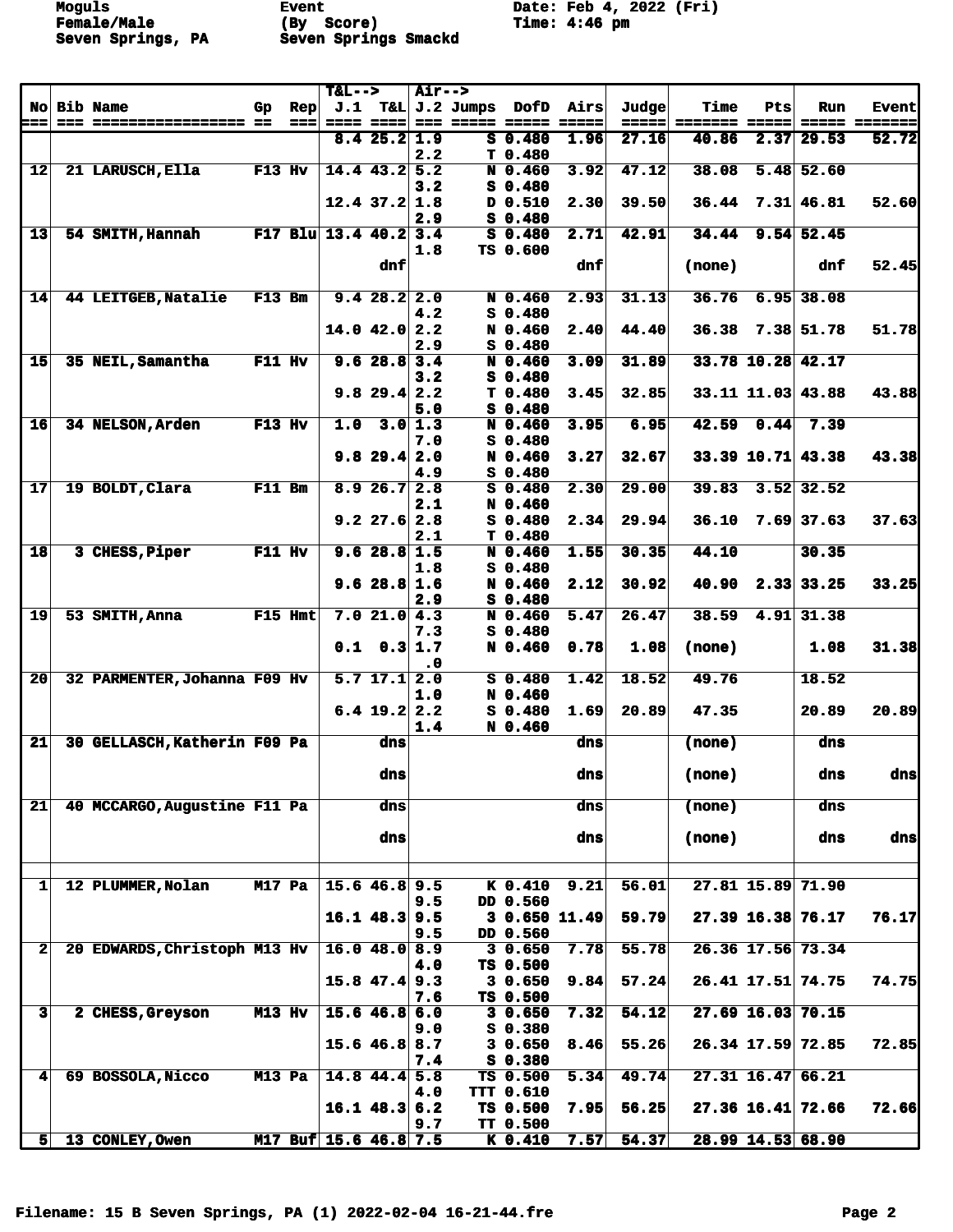**Female/Male (By Score) Time: 4:46 pm Seven Springs, PA Seven Springs Smackd** 

**Moguls Event** Event Date: Feb 4, 2022 (Fri)<br> **Female/Male** (By Score) Time: 4:46 pm

|                 |                     |               |                | $T&L-->$                |                           | <b>Air--&gt;</b> |                                 |      |       |       |     |                         |                      |
|-----------------|---------------------|---------------|----------------|-------------------------|---------------------------|------------------|---------------------------------|------|-------|-------|-----|-------------------------|----------------------|
|                 | No Bib Name         | Gp.           | $\mathbf{Rep}$ |                         |                           |                  | J.1 T&L J.2 Jumps DofD Airs     |      | Judge | Time  | Pts | Run                     | <b>Event</b>         |
| ===             |                     |               | s = = l        |                         | <b>==== ====</b>          |                  |                                 |      | ===== |       |     |                         | <b>===== =======</b> |
|                 |                     |               |                |                         |                           | 9.0              | TS 0.500                        |      |       |       |     |                         |                      |
|                 |                     |               |                |                         | $7.9$ 23.7 8.0            |                  | K 0.410                         | 7.63 | 31.33 |       |     | $27.80$ 15.90 47.23     | 68.90                |
| 6 <sup>1</sup>  | 27 HACKER, Cayden   |               |                | M11 Hmt 14.1 42.3 8.9   |                           | 8.7              | TT 0.500<br>30.65010.38         |      | 52.68 |       |     | 28.03 15.64 68.32       |                      |
|                 |                     |               |                |                         |                           | 9.2              | TT 0.500                        |      |       |       |     |                         |                      |
|                 |                     |               |                |                         | 8.926.77.0                |                  | 30.650                          | 4.61 | 31.31 |       |     | $33.34$ 9.51 40.82      | 68.32                |
|                 |                     |               |                |                         |                           | $\cdot$ 1        | TTS 0.610                       |      |       |       |     |                         |                      |
| 7               | 72 PIRAIN, Reese    | M15 Pa        |                | $14.7$ 44.1 5.0         |                           |                  | $S$ 0.380                       | 5.50 | 49.60 |       |     | 28.20 15.44 65.04       |                      |
|                 |                     |               |                |                         |                           | 8.8              | X 0.410                         |      |       |       |     |                         |                      |
|                 |                     |               |                | $15.0$ 45.0 5.7         |                           |                  | S 0.380                         | 4.78 | 49.78 |       |     | 27.90 15.79 65.57       | 65.57                |
|                 |                     |               |                |                         |                           | 6.4              | $X_0.410$                       |      |       |       |     |                         |                      |
| 8               | 11 BANYARD, Richard |               |                | M17 Hmt 15.0 45.0 3.2   |                           |                  | $S$ 0.380                       | 3.86 | 48.86 |       |     | 27.89 15.80 64.66       |                      |
|                 |                     |               |                |                         |                           | 5.3              | TS 0.500                        |      |       |       |     |                         |                      |
|                 |                     |               |                | 15.045.06.3             |                           |                  | $S_0.380$                       | 5.39 | 50.39 |       |     | 28.52 15.07 65.46       | 65.46                |
|                 |                     |               |                |                         |                           | 6.0              | TS 0.500                        |      |       |       |     |                         |                      |
| $\mathbf{9}$    | 55 SMITH, Liam      |               | M13 Hmt        |                         | $\overline{8.4}$ 25.2 3.5 |                  | $S$ 0.380                       | 1.33 | 26.53 |       |     | $35.86$ 6.60 33.13      |                      |
|                 |                     |               |                |                         |                           | $\cdot$ 0        |                                 |      |       |       |     |                         |                      |
|                 |                     |               |                | $15.0$ 45.0 5.2         |                           |                  | S 0.380                         | 6.32 | 51.32 |       |     | $30.58$ 12.69 64.01     | 64.01                |
|                 |                     |               |                |                         |                           | 8.7              | TS 0.500                        |      |       |       |     |                         |                      |
| 10              | 14 COLLINS, Brian   |               |                | M17 Blu $15.0$ 45.0     |                           | 3.8              | $S$ 0.380                       | 2.94 | 47.94 |       |     | 31.50 11.63 59.57       |                      |
|                 |                     |               |                |                         |                           | 3.0              | <b>TT 0.500</b>                 |      |       |       |     |                         |                      |
|                 |                     |               |                | $14.5$ 43.5 5.7         |                           |                  | $S$ 0.380                       | 4.78 | 48.28 |       |     | 28.90 14.63 62.91       | 62.91                |
|                 |                     |               |                |                         |                           | 4.3              | <b>TTT 0.610</b>                |      |       |       |     |                         |                      |
| $11$            | 16 MCCALIP, Chance  | $M13$ Pa      |                | $13.3$ 39.9 3.4         |                           |                  | $S$ 0.380                       | 2.35 | 42.25 |       |     | 28.77 14.78 57.03       |                      |
|                 |                     |               |                |                         |                           | 2.8              | T <sub>0.380</sub>              |      |       |       |     |                         |                      |
|                 |                     |               |                | $14.9$ 44.7 6.7         |                           |                  | $S$ 0.380                       | 5.96 | 50.66 |       |     | $30.97$ 12.24 62.90     | 62.90                |
| 12              | 68 YOUNG, Noah      |               |                | M17 Buf $14.6$ 43.8 6.8 |                           | 9.0              | T <sub>0.380</sub><br>$S$ 0.380 | 5.01 | 48.81 |       |     | $31.67$ 11.44 60.25     |                      |
|                 |                     |               |                |                         |                           | 6.4              | T 0.380                         |      |       |       |     |                         |                      |
|                 |                     |               |                | 14.744.15.8             |                           |                  | $S_0.380$                       | 4.74 | 48.84 |       |     | 30.34 12.97 61.81       | 61.81                |
|                 |                     |               |                |                         |                           | 6.7              | T <sub>0.380</sub>              |      |       |       |     |                         |                      |
| 13              | 52 SHEEHY, Neven    | M13 Hv        |                | 11.4 $34.2$ 6.0         |                           |                  | $S$ 0.380                       | 5.46 | 39.66 |       |     | 29.63 13.79 53.45       |                      |
|                 |                     |               |                |                         |                           | 4.9              | 30.650                          |      |       |       |     |                         |                      |
|                 |                     |               |                | $13.0$ 39.0 5.9         |                           |                  | TS 0.500                        | 6.96 | 45.96 |       |     | 29.66 13.76 59.72       | 59.72                |
|                 |                     |               |                |                         |                           | 5.9              | 3p0.680                         |      |       |       |     |                         |                      |
| 14              | 59 WAGNER, Trey     | <b>M17 Pa</b> |                | $14.9$ 44.7 7.0         |                           |                  | $S$ 0.380                       | 4.41 | 49.11 |       |     | 32.58 10.38 59.49       |                      |
|                 |                     |               |                |                         |                           | 3.5              | <b>TT 0.500</b>                 |      |       |       |     |                         |                      |
|                 |                     |               |                |                         | $4.2$ 12.6 5.5            |                  | $S_0.380$                       | 2.15 | 14.75 |       |     | $34.35$ 8.34 23.09      | 59.49                |
|                 |                     |               |                |                         |                           | $\cdot$ 1        | <b>TTT 0.610</b>                |      |       |       |     |                         |                      |
| 15              | 28 FLYNN, Sean      |               |                | M15 Buf 11.8 35.4 3.0   |                           |                  | T <sub>0.380</sub>              | 2.66 | 38.06 | 34.77 |     | 7.86 45.92              |                      |
|                 |                     |               |                |                         |                           | 4.0              | $S$ 0.380                       |      |       |       |     |                         |                      |
|                 |                     |               |                | $14.9$ 44.7 4.7         |                           |                  | T 0.380                         | 4.40 | 49.10 |       |     | $35.26$ 7.29 56.39      | 56.39                |
|                 |                     |               |                |                         |                           | 6.9              | $S$ 0.380                       |      |       |       |     |                         |                      |
| 16              | 10 BOLDT, Luke      | <b>M13 Bm</b> |                | $13.1$ 39.3 5.0         |                           |                  | $T$ 0.380                       | 3.53 | 42.83 |       |     | 31.42 11.72 54.55       |                      |
|                 |                     |               |                |                         |                           | 4.3              | $S_0.380$                       |      |       |       |     |                         |                      |
|                 |                     |               |                | $12.4$ 37.2 4.0         |                           |                  | $S_0.380$<br>30.650             | 6.65 | 43.85 |       |     | 31.18 12.00 55.85       | 55.85                |
| 17              | 22 KUNZ, Alexander  |               |                | M19 Blu 14.7 44.1 3.9   |                           | 7.9              | $S$ 0.380                       | 4.08 | 48.18 |       |     | 35.22 7.34 55.52        |                      |
|                 |                     |               |                |                         |                           | 5.2              | TT 0.500                        |      |       |       |     |                         |                      |
|                 |                     |               |                |                         | $5.8$ 17.4 4.9            |                  | 30.650                          | 3.26 | 20.66 | 52.11 |     | 20.66                   | 55.52                |
|                 |                     |               |                |                         |                           | $\cdot$ 1        | 7 0.850                         |      |       |       |     |                         |                      |
| 18              | 4 BRIGGS, Curtis    |               | $M11$ Hmt      | $13.2$ 39.6             |                           | 3.0              | $S$ 0.380                       | 2.73 | 42.33 |       |     | 32.16 10.87 53.20       |                      |
|                 |                     |               |                |                         |                           | 4.2              | T 0.380                         |      |       |       |     |                         |                      |
|                 |                     |               |                | $13.4$ 40.2 2.4         |                           |                  | S 0.380                         | 1.63 | 41.83 |       |     | $32.42$ 10.57 52.40     | 53.20                |
|                 |                     |               |                |                         |                           | 1.9              | T 0.380                         |      |       |       |     |                         |                      |
| 19              | 15 BRIGGS, Harrison |               | $M13$ Hmt      | $12.4$ 37.2 4.7         |                           |                  | $S$ 0.380                       | 2.73 | 39.93 |       |     | $31.83$ $11.25$ $51.18$ |                      |
|                 |                     |               |                |                         |                           | 2.5              | T 0.380                         |      |       |       |     |                         |                      |
|                 |                     |               |                | 12.0 36.0 6.7           |                           |                  | $S_0.380$                       | 4.44 | 40.44 |       |     | $30.78$ 12.46 52.90     | 52.90                |
|                 |                     |               |                |                         |                           | 5.0              | T 0.380                         |      |       |       |     |                         |                      |
| 20 <sub>l</sub> | 31 ROLAND, Carter   | M11 Bm        |                | 10.0 30.0 3.1           |                           |                  | $S_0.380$                       | 3.38 | 33.38 |       |     | $34.64$ 8.01 41.39      |                      |
|                 |                     |               |                |                         |                           | 3.4              | 30.650                          |      |       |       |     |                         |                      |
|                 |                     |               |                | 12.0 36.0 3.0           |                           |                  | $S$ 0.380                       | 4.04 | 40.04 |       |     | $34.04$ 8.70 48.74      | 48.74                |
|                 |                     |               |                |                         |                           | 5.8              | TS 0.500                        |      |       |       |     |                         |                      |
| $\overline{21}$ | 8 KILPELA, Devin    | $M13$ Pa      |                | $11.4$ 34.2 3.0         |                           |                  | T <sub>0.380</sub>              | 3.19 | 37.39 |       |     | $32.27$ 10.74 48.13     |                      |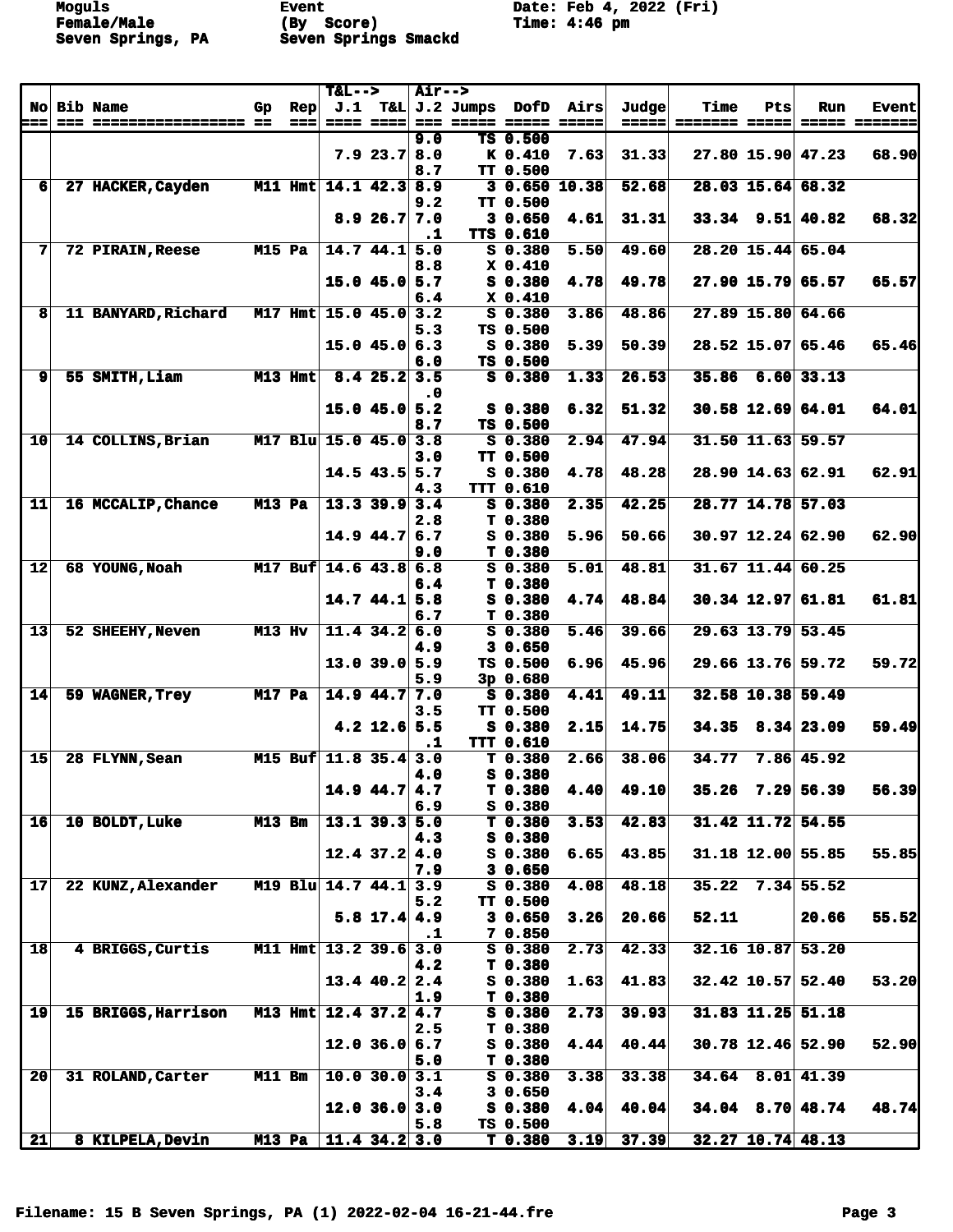Moguls **Event** Event Date: Feb 4, 2022 (Fri)<br>
Female/Male (By Score) Time: 4:46 pm **Seven Springs, PA Seven Springs Smackd** 

**Fime: 4:46 pm** 

|                 |                              |               |                | $T&L-->$ |                 | <b>Air--&gt;</b> |                       |                    |                    |       |               |      |                   |                     |
|-----------------|------------------------------|---------------|----------------|----------|-----------------|------------------|-----------------------|--------------------|--------------------|-------|---------------|------|-------------------|---------------------|
|                 | No Bib Name                  | Gp.           | $\mathbf{Rep}$ |          |                 |                  | $J.1$ T&L $J.2$ Jumps | DofD               | Airs               | Judge | Time          | Pts  | <b>Run</b>        | <b>Event</b>        |
| ===             |                              |               | ===            | $= 222$  | 2222            | $= 1.1$          | =====                 |                    | <b>===== =====</b> | ----- | ======= ===== |      |                   | <b>===== ======</b> |
|                 |                              |               |                |          |                 | 5.4              |                       | $S$ 0.380          |                    |       |               |      |                   |                     |
|                 |                              |               |                |          | 10.0 30.0       | 2.2              |                       | T 0.380            | 0.83               | 30.83 | 38.75         |      | $3.26$ 34.09      | 48.13               |
|                 |                              |               |                |          |                 | $\cdot$ 0        |                       |                    |                    |       |               |      |                   |                     |
| 22              | 39 LEITGEB, Ian              | M11 Bm        |                |          | $12.4$ 37.2     | 3.2              |                       | $S$ 0.380          | 2.00               | 39.20 | 34.19         | 8.53 | 47.73             |                     |
|                 |                              |               |                |          |                 | 2.1              |                       | T 0.380            |                    |       |               |      |                   |                     |
|                 |                              |               |                |          | 7.021.0         | $\cdot$ 1        |                       | 30.650             | 2.72               | 23.72 | 36.02         |      | $6.41$ 30.13      | 47.73               |
|                 |                              |               |                |          |                 | 7.0              |                       | $S$ 0.380          |                    |       |               |      |                   |                     |
| 23              | 49 BROWN, Cameron            |               | M11 Buf        |          | $2.4$ 7.2       | 1.6              |                       | $S$ 0.380          | 1.54               | 8.74  | 54.00         |      | 8.74              |                     |
|                 |                              |               |                |          |                 | 2.3              |                       | D 0.410            |                    |       |               |      |                   |                     |
|                 |                              |               |                |          | $11.4$ 34.2     | 3.0              |                       | $S$ 0.380          | 3.06               | 37.26 | 37.10         |      | $5.17 \mid 42.43$ | 42.43               |
|                 |                              |               |                |          |                 | 4.7              |                       | $D$ 0.410          |                    |       |               |      |                   |                     |
| 24              | 43 EVANS, Lachlan            |               | $M13$ Hmt      |          | $10.5$ 31.5 4.0 |                  |                       | $S = 0.380$        | 2.85               | 34.35 | 40.52         | 1.22 | 35.57             |                     |
|                 |                              |               |                |          |                 | 3.5              |                       | T 0.380            |                    |       |               |      |                   |                     |
|                 |                              |               |                |          | $12.4$ 37.2 5.7 |                  |                       | $S$ 0.380          | 2.61               | 39.81 | 41.83         |      | 39.81             | 39.81               |
|                 |                              |               |                |          |                 | 1.2              |                       | T 0.380            |                    |       |               |      |                   |                     |
| 25              | 33 PARMENTER, Everett M11 Hv |               |                |          | 8.726.11.8      |                  |                       | $S$ 0.380          | 0.68               | 26.78 |               |      | 30.42 12.88 39.66 |                     |
|                 |                              |               |                |          |                 | $\cdot$ 0        |                       |                    |                    |       |               |      |                   |                     |
|                 |                              |               |                |          | $5.4$ 16.2 2.2  |                  |                       | $S_0.380$          | 2.03               | 18.23 | 34.65         |      | 8.00 26.23        | 39.66               |
|                 |                              |               |                |          |                 | 2.4              |                       | TS 0.500           |                    |       |               |      |                   |                     |
| 26              | 41 PATTON, Connor            | <b>M09 Bm</b> |                |          | 9.628.8         | 2.0              |                       | $S$ 0.380          | 1.99               | 30.79 | 34.99         | 7.60 | 38.39             |                     |
|                 |                              |               |                |          |                 | 3.0              |                       | K 0.410            |                    |       |               |      |                   |                     |
|                 |                              |               |                |          | 9.027.0         | 3.0              |                       | D 0.410            | 3.35               | 30.35 | 34.09         |      | $8.64$ 38.99      | 38.99               |
|                 |                              |               |                |          |                 | 5.9              |                       | N 0.360            |                    |       |               |      |                   |                     |
| 27              | 23 KASSICK, Aiden            |               | $M15$ Blu      |          | 9.027.0         | .5               |                       | N 0.360            | 0.18               | 27.18 | 38.37         | 3.70 | 30.88             |                     |
|                 |                              |               |                |          |                 | $\cdot$ 0        |                       |                    |                    |       |               |      |                   |                     |
|                 |                              |               |                |          | 10.0 30.0       | 2.5              |                       | N 0.360            | 1.67               | 31.67 | 37.77         |      | $4.39$ 36.06      | 36.06               |
|                 |                              |               |                |          |                 | 1.9              |                       | K 0.410            |                    |       |               |      |                   |                     |
| 28              | 51 ROLAND, Davis             | <b>M09 Bm</b> |                |          | 9.428.2         | 2.3              |                       | N 0.360            | 1.50               | 29.70 | 37.37         | 4.86 | 34.56             |                     |
|                 |                              |               |                |          |                 | 1.8              |                       | S 0.380            |                    |       |               |      |                   |                     |
|                 |                              |               |                |          | 8.726.11.9      |                  |                       | N 0.360            | 1.32               | 27.42 | 35.99         |      | $6.45 \mid 33.87$ | 34.56               |
|                 |                              |               |                |          |                 | 1.7              |                       | S 0.380            |                    |       |               |      |                   |                     |
| 29              | 18 RESPET, Gunnar            | <b>M09 Pa</b> |                |          | 8.926.7         | 3.2              |                       | $S$ 0.380          | 1.21               | 27.91 | 38.68         |      | $3.34$ 31.25      |                     |
|                 |                              |               |                |          |                 | $\cdot$ 0        |                       |                    |                    |       |               |      |                   |                     |
|                 |                              |               |                |          | 8.024.0         | 1.7              |                       | $S_0.380$          | 2.08               | 26.08 | 36.52         |      | $5.84$ 31.92      | 31.92               |
|                 |                              |               |                |          |                 | 3.8              |                       | T <sub>0.380</sub> |                    |       |               |      |                   |                     |
| $\overline{30}$ | 42 MARTIN, Owen              | $M15$ Pa      |                |          | 10.0 30.0       | 1.2              |                       | N 0.360            | 0.43               | 30.43 | 48.66         |      | 30.43             |                     |
|                 |                              |               |                |          |                 | $\cdot$ 0        |                       |                    |                    |       |               |      |                   |                     |
|                 |                              |               |                |          | $6.1$ 18.3 1.0  |                  |                       | N 0.360            | 0.93               | 19.23 | 48.56         |      | 19.23             | 30.43               |
|                 |                              |               |                |          |                 | 1.5              |                       | S 0.380            |                    |       |               |      |                   |                     |
| 31              | 25 HOFFMANN, Elijah          | M11 Pa        |                |          | 9.528.51.2      |                  |                       | $S$ 0.380          | 0.99               | 29.49 | 44.70         |      | 29.49             |                     |
|                 |                              |               |                |          |                 | 1.5              |                       | N 0.360            |                    |       |               |      |                   |                     |
|                 |                              |               |                |          | 9.829.41.4      |                  |                       | N 0.360            | 0.95               | 30.35 | 44.36         |      | 30.35             | 30.35               |
|                 |                              |               |                |          |                 | 1.2              |                       | S 0.380            |                    |       |               |      |                   |                     |
| 32              | 58 WAGNER, Thomas            | M11 Pa        |                |          | $6.5$ 19.5      | 1.5              |                       | N 0.360            | 0.54               | 20.04 | 56.45         |      | 20.04             |                     |
|                 |                              |               |                |          |                 | $\cdot$ 0        |                       |                    |                    |       |               |      |                   |                     |
|                 |                              |               |                |          | $8.4$ 25.2      | 3.0              |                       | $K$ 0.410          | 1.23               | 26.43 | 56.69         |      | 26.43             | 26.43               |
|                 |                              |               |                |          |                 | $\cdot$ 0        |                       |                    |                    |       |               |      |                   |                     |
|                 | 33 100 HOFFMANN, Noah        | M07 ?         |                |          | 7.021.0         |                  |                       |                    |                    | 21.00 | 52.69         |      | 21.00             |                     |
|                 |                              |               |                |          |                 |                  |                       |                    |                    |       |               |      |                   |                     |
|                 |                              |               |                |          | 8.024.01.0      |                  |                       | N 0.360 0.36       |                    | 24.36 | 51.79         |      | 24.36             | 24.36               |
|                 |                              |               |                |          |                 | $\cdot$ 0        |                       |                    |                    |       |               |      |                   |                     |
|                 |                              |               |                |          |                 |                  |                       |                    |                    |       |               |      |                   |                     |

**Male = 27.72, Female = 28.66**

**Winfree 2022.00, B Rules, Rand=869 @ 8:44a(22-1-29), M**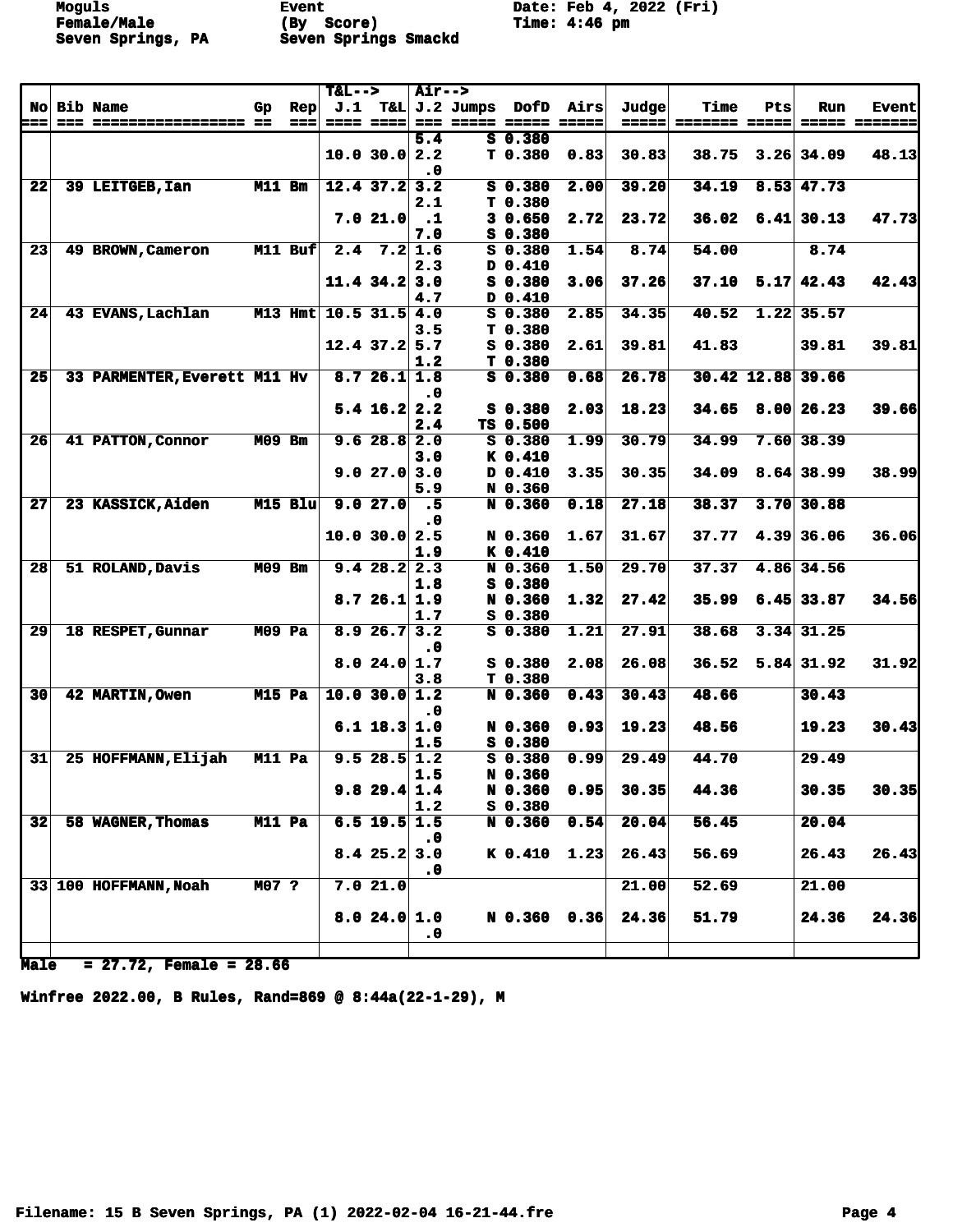**------------------------------------------------------------------------------**

**Moguls Finals Date: Feb 4, 2022 (Fri) Female/Male (By Group Score) Time: 4:47 pm Seven Springs, PA Seven Springs Smackd** 

 $\mathsf{I}$ 

|  | beven ppiings, fa |  | peven phrings pmacya |  |
|--|-------------------|--|----------------------|--|
|  |                   |  |                      |  |

|                         | No Bib# Name |                           | $G_{\mathbf{P}}$ | Representing              | <b>Score</b> |
|-------------------------|--------------|---------------------------|------------------|---------------------------|--------------|
|                         |              |                           | --               | ==========                | =======      |
|                         |              |                           |                  |                           |              |
| 1                       |              | 32 PARMENTER, Johanna     |                  | F09 Hv Holiday $V $ 20.89 |              |
| $\mathbf{2}$            |              | 30 GELLASCH, Katherine    |                  | F09 Pa Freestyle          | dns          |
|                         |              |                           |                  |                           |              |
| 1                       |              | 35 NEIL, Samantha         |                  | F11 Hv Holiday V          | 43.88        |
| 2                       |              | 19 BOLDT, Clara           |                  | F11 Bm Bristol            | 37.63        |
| $\overline{\mathbf{3}}$ |              | 3 CHESS, Piper            |                  | F11 Hv Holiday V          | 33.25        |
| 4                       |              | 40 MCCARGO, Augustine     |                  | F11 Pa Freestyle          | dns          |
|                         |              |                           |                  |                           |              |
| $\mathbf 1$             |              | 36 MURRAY, Eliza          |                  | F13 Hv Holiday V          | 75.99        |
| $\mathbf{2}$            |              | 26 HACKER, Kylee          |                  | F13 Hmt Holimont          | 70.17        |
| 3                       |              | <b>48 PATTON, Allison</b> |                  | F13 Bm Bristol            | 63.64        |
| 4                       |              | 37 MCCARGO, Meriwether    |                  | F13 Pa Freestyle          | 59.23        |
| 5                       |              | 46 ROBINSON, Jillian      |                  | F13 Bm Bristol            | 58.05        |
| 6                       |              | 21 LARUSCH, Ella          |                  | F13 Hv Holiday $V$ 52.60  |              |
| 7                       |              | 44 LEITGEB, Natalie       |                  | F13 Bm Bristol            | 51.78        |
| $\overline{\mathbf{8}}$ |              | 34 NELSON, Arden          |                  | F13 Hv Holiday V $43.38$  |              |
| 1                       |              | 57 VICKERS, Abigail       |                  | <b>F15 Hmt Holimont</b>   | 65.98        |
| $\overline{\mathbf{2}}$ |              | 5 EMERLING, Brianna       |                  | F15 Hmt Holimont          | 65.14        |
| $\overline{\mathbf{3}}$ |              | 60 WOODROW, Caitlin       |                  | F15 Hmt Holimont          | 64.35        |
| 4                       |              | 53 SMITH, Anna            |                  | F15 Hmt Holimont          | 31.38        |
|                         |              |                           |                  |                           |              |
| 1                       |              | 38 MCCARGO, Lucille       |                  | F17 Pa Freestyle 67.41    |              |
| $\overline{\mathbf{2}}$ |              | 24 HANLEY, Anna           |                  | F17 Pa Freestyle 55.37    |              |
| 3                       |              | 54 SMITH, Hannah          |                  | F17 Blu Blue Mou          | 52.45        |
|                         |              |                           |                  |                           |              |
| $\mathbf{1}$            |              | 29 FERRONE, Sophia        |                  | F19 Blu Blue Mou          | 52.72        |
|                         |              |                           |                  |                           |              |
| 1                       |              | 100 HOFFMANN, Noah        | M07 ?            |                           | 24.36        |
|                         |              |                           |                  |                           |              |
| 1                       |              | <b>41 PATTON, Connor</b>  |                  | M09 Bm Bristol            | 38.99        |
| $\mathbf{2}$            |              | 51 ROLAND, Davis          |                  | M09 Bm Bristol            | 34.56        |
| 3                       |              | 18 RESPET, Gunnar         |                  | M09 Pa Freestyle          | 31.92        |
|                         |              |                           |                  |                           |              |
| 1                       |              | 27 HACKER, Cayden         |                  | M11 Hmt Holimont          | 68.32        |
| $\overline{\mathbf{2}}$ |              | 4 BRIGGS, Curtis          |                  | M11 Hmt Holimont          | 53.20        |
| $\overline{\mathbf{3}}$ |              | 31 ROLAND, Carter         |                  | M11 Bm Bristol            | 48.74        |
| 4                       |              | 39 LEITGEB, Ian           |                  | <b>M11 Bm Bristol</b>     | 47.73        |
| 5                       |              | 49 BROWN, Cameron         |                  | M11 Buffalo Ski           | 42.43        |
| 6                       |              | 33 PARMENTER, Everett     |                  | M11 Hv Holiday V          | 39.66        |
| 7                       |              | 25 HOFFMANN, Elijah       |                  | M11 Pa Freestyle          | 30.35        |
| 8                       |              | 58 WAGNER, Thomas         |                  | M11 Pa Freestyle          | 26.43        |
|                         |              |                           |                  |                           |              |
| 1                       |              | 20 EDWARDS, Christopher   |                  | M13 Hv Holiday V          | 74.75        |
| 2                       |              | 2 CHESS, Greyson          |                  | M13 Hv Holiday V          | 72.85        |
| 3                       |              | 69 BOSSOLA, Nicco         |                  | M13 Pa Freestyle          | 72.66        |
| 4                       |              | 55 SMITH, Liam            |                  | M13 Hmt Holimont          | 64.01        |
| 5                       |              | 16 MCCALIP, Chance        |                  | M13 Pa Freestyle          | 62.90        |
| 6                       |              | 52 SHEEHY, Neven          |                  | M13 Hv Holiday V          | 59.72        |
| 7                       |              | 10 BOLDT, Luke            |                  | M13 Bm Bristol            | 55.85        |
| 8                       |              | 15 BRIGGS, Harrison       |                  | M13 Hmt Holimont          | 52.90        |
| 9                       |              | 8 KILPELA, Devin          |                  | M13 Pa Freestyle          | 48.13        |
| 10                      |              | 43 EVANS, Lachlan         |                  | M13 Hmt Holimont          | 39.81        |
| 1                       |              | <b>72 PIRAIN, Reese</b>   |                  |                           | 65.57        |
|                         |              |                           |                  | M15 Pa Freestyle          |              |